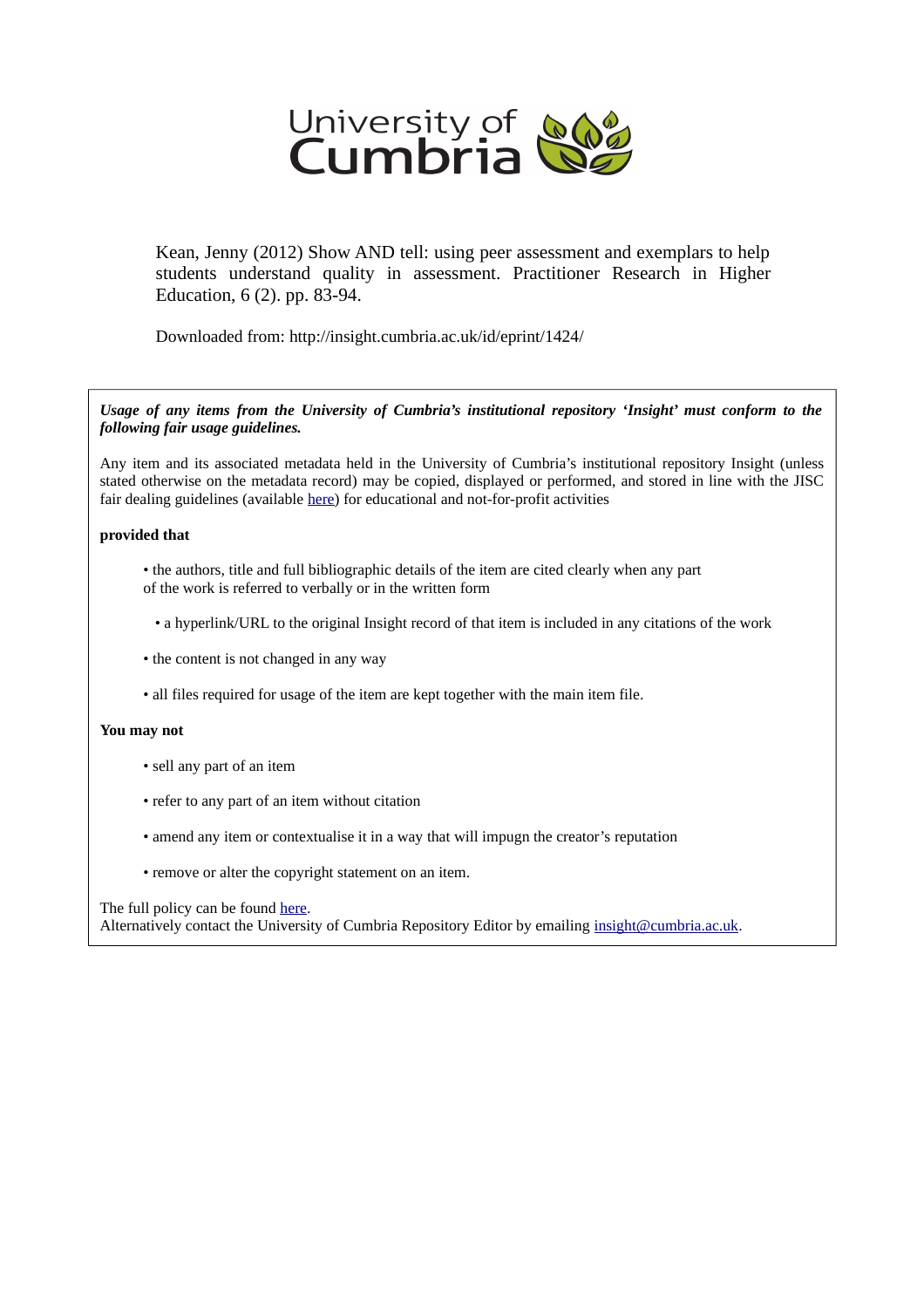**Show AND tell: using peer assessment and exemplars to help students understand quality in assessment**

Practitioner Research In Higher Education Copyright © 2012 University of Cumbria Vol 6 (2) page 83-94

Jenny Kean Leeds Metropolitan University

[j.kean@leedsmet.ac.uk](mailto:j.kean@leedsmet.ac.uk)

# **Abstract**

The importance of formative assessment has been widely evidenced; but it has also been shown to be under threat in a higher education world of shrinking finances, increasing student numbers and decreasing student/staff ratios. How is all this formative assessment to be carried out and marked? And at the same time, how is the concept of 'quality' to be conveyed to the students? D. Royce Sadler has written about the value of using exemplars as a means of *showing* what quality is; this article explores the use of exemplars alongside peer assessment as part of a mixed approach to formative assessment, and provides evaluation and feedback from the first-year students involved. It reinforces Sadler's own conclusion that exemplars can convey messages in a way that nothing else can, and suggests that a mixed approach to formative assessment – involving peer as well as tutor marking, together with the use of exemplars – could provide both an effective and efficient way forward.

# **Keywords**

Formative assessment; peer assessment; exemplars; quality; criteria; assessment; feedback; learning; learners; judgement; judging; marks; grades.

# **Introduction**

The idea behind the title for this article – show and tell – is taken from a chapter by D Royce Sadler (2002). He is describing his own struggle with getting students to understand what is meant by quality in an assessed assignment. Focusing merely on a list of criteria, he argues, invites students to think about *qualities* rather than *quality*.

*'How could I, as a university teacher, improve my ability to convey to my students a concept of quality?'* (2002:135)

The answer he gives provided the spark for both this article and innovations in my own practice as a new lecturer in higher education. Sadler's account describes one instance where he used exemplars of other students' work as a vehicle for conveying the concept of quality:

*'The old adage: "I cannot really describe what quality is, but I know it when I see it" has more than a grain of truth in it.'* (2002:135).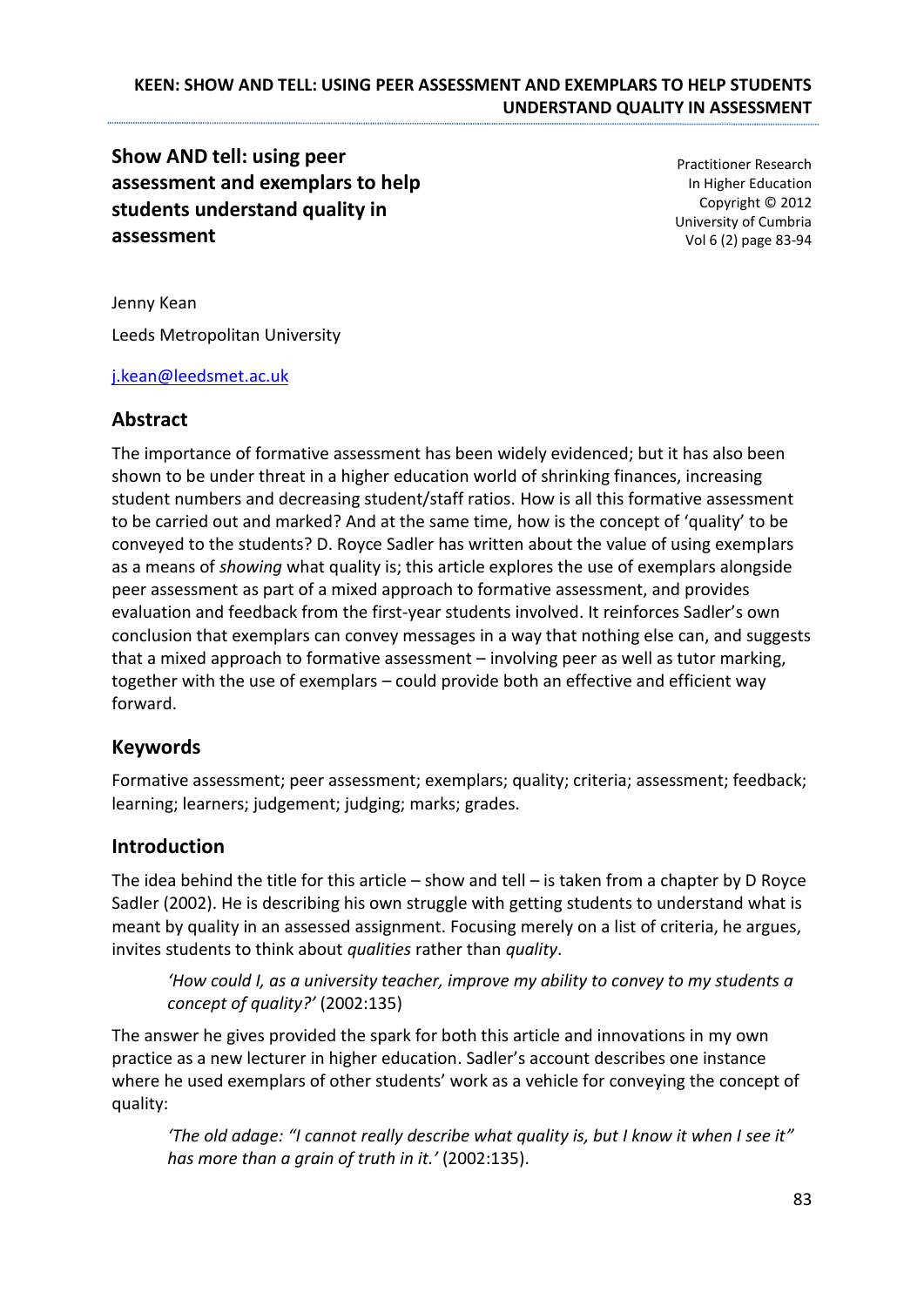This article explores my own experience of using exemplars alongside peer assessment as part of a mixed approach to formative assessment, and provides feedback from the firstyear students involved.

# **Background**

Previously, as a visiting lecturer, I had taught first-year journalism students on a module entitled News and News Sources. This was a mainly theoretical module, which aimed to get students thinking about the role of journalists and the factors that influence their work. Part of the assessment – worth 60% of the total mark – was a group project report in which students had to investigate a topic by exploring and analysing a diversity of news sources and products. The specific brief was outlined in the module handbook and time was spent in class exploring the brief in detail, together with specific case studies illustrating the points. Students were also shown the marking criteria for the assignment. In addition, students had to present a progress report to class, showing the areas they had chosen to explore for their report and some initial findings. They received oral feedback in class, followed up with written feedback.

In their final summative group reports, the majority of students (eight out of the 13 groups) received a mark of between 50 and 59; the highest mark achieved was 65%. Perhaps this could be construed as not a bad result, particularly for first-year students. But I was left with the definite feeling over the course of this module (based partly on reaction, or sometimes non-reaction, from students) that they were struggling to 'get' what was being asked of them, and in particular, what they had to do to achieve that elusive idea of 'quality'. This sense was reinforced by the module evaluations, which showed that the statement *'I was clear about how the module would be assessed'* received the lowest satisfaction rating of all the questions (71%). Interestingly, that same lowest satisfaction rate was shared by one other statement – *'I enjoyed the learning experience'*. Yet the statements '*The content was appropriate'* and '*Guidance from the tutor helped me to improve my understanding of the subject'* both scored better (88% satisfaction and 80% respectively). I was left asking myself the same question voiced by Sadler. It didn't seem to matter how many times I *told* them, they still found it difficult to grasp what a really good assignment would consist of.

The chance to try something different came with a new cohort of first-year students taking a Research and Writing module in the first semester of their course in Sports Marketing and PR. The learning outcomes for the module included the following:

- Demonstrate the ability to translate news and public relations messages/content into a range of different communications tools.
- Show the ability to write effectively and accurately to deadlines (i.e. at speed and under pressure).

Summative assessment for this module (worth 100%) was by unseen exam, when students would be asked to write a press release from a brief, plus one other piece of specialist writing. I decided to implement a programme of formative assessment which I will outline in more detail, to include practices such as peer assessment and the use of exemplars which were innovations to my own teaching practice.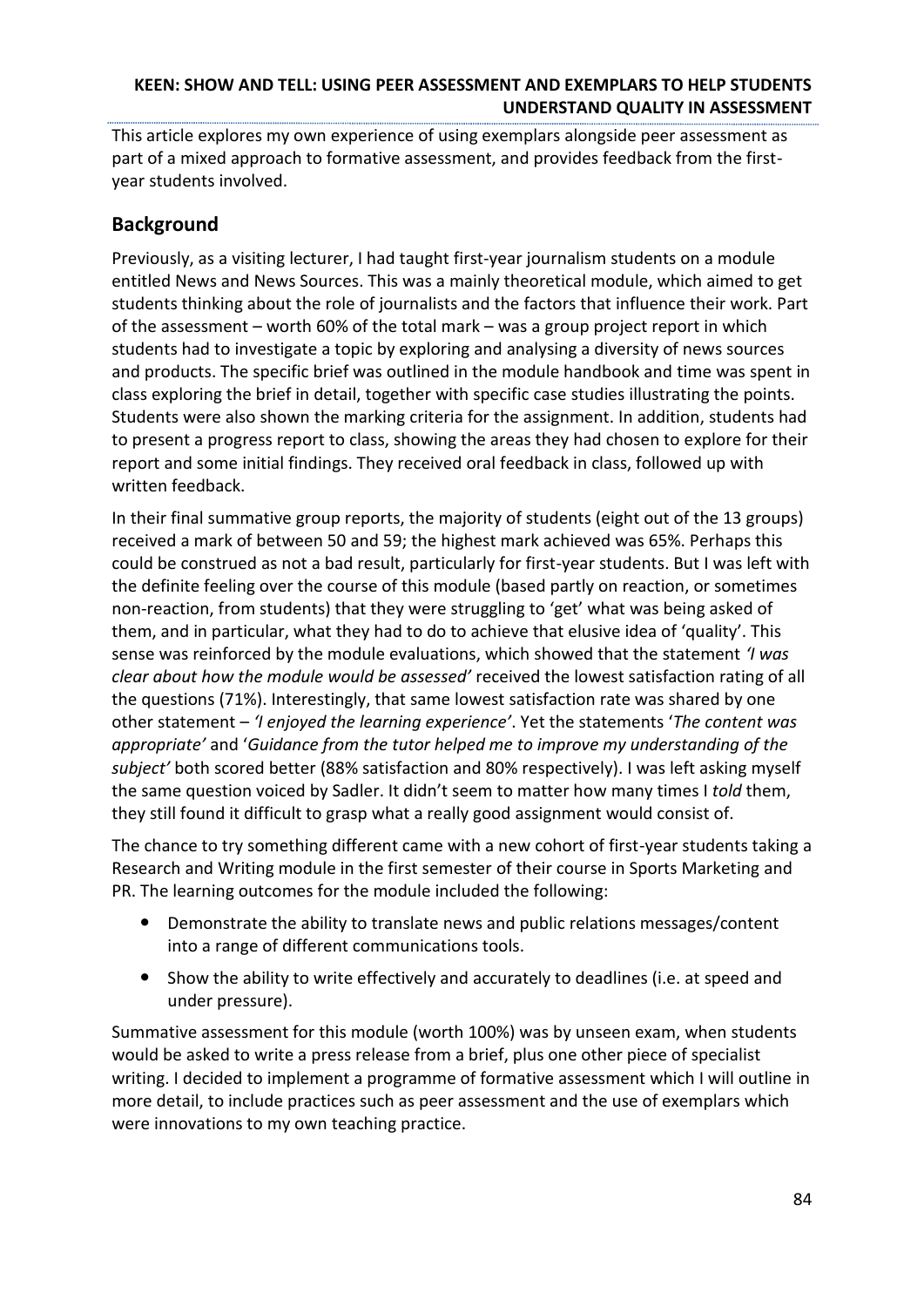#### **Formative assessment**

Although Pickford and Brown (2006) acknowledge a range of interpretations of the term 'formative assessment', like them I will use the following working definition from Cowie and Bell (1999):

'The process used…to recognise, and respond to, student learning in order to enhance that learning, *during learning'* (quoted in Pickford and Brown, 2006:14 – their italics and ellipsis).

The importance of formative assessment is widely evidenced in the literature – not least by Sadler himself (1998). Pickford and Brown assert that:

*'…formative feedback is one of the principal means by which students learn and improve'* (2006:13)

while Bloxham and Campbell (2010) – referring to the 'tacit knowledge' which students have to learn in order to achieve success – cite growing evidence about the importance of frequent engagements with a task. Torrance (2007) notes the increasing claims for the effectiveness of formative assessment, and the argument that assessment has to move from 'assessment of learning' to 'assessment for learning'. A central argument of Nicol and Macfarlane-Dick (2006) is that formative assessment and feedback should be used to empower students as self-regulated learners.

Yorke (2001) says formative assessment is of critical importance, not only to student learning, but to retention as well. That point is echoed by Pickford and Brown (2006:17):

*'If students haven't a clue about how they are doing, a negative mind set can easily develop, leading to a downward spiral and ultimate drop out.'* 

In the context of widening participation, there is also evidence that students from lower socio-economic groups arriving at university could be demoralised if large, cognitive jumps are demanded of them (Knight and Yorke, 2003:127), and frequent feedback is needed. This therefore supports the need for formative assessment in the first year, when students are particularly prone to drop out.

Knight and Yorke (2003) and Pickford and Brown (2006) all agree that given this evidence of the importance of formative assessment, there is a need for a quantum shift in higher education.

*'Our view is that the curriculum needs to be developed so that it contains more lowstakes assessment, and more (and richer) formative feedback, if students' potential for learning is to be realised to the maximum extent possible.'* (Knight and Yorke 2003:44).

The argument for formative assessment, then, is well made. But many of the above authors also point to the fact that it is under threat in a higher education world of shrinking finances, increasing student numbers, decreasing student/staff ratios and growing pressures for teaching staff to be 'research active'. One student quoted by Price, Handley, Millar and O'Donovan (2010) in their study on feedback echoes what most students would wish for: 'I just think that if someone could spend a little time…' But time is just what many tutors don't have. So how is all this formative assessment to be carried out and marked? There are other risks associated with it, too. Nicol and Macfarlane-Dick (2006) note that in higher education,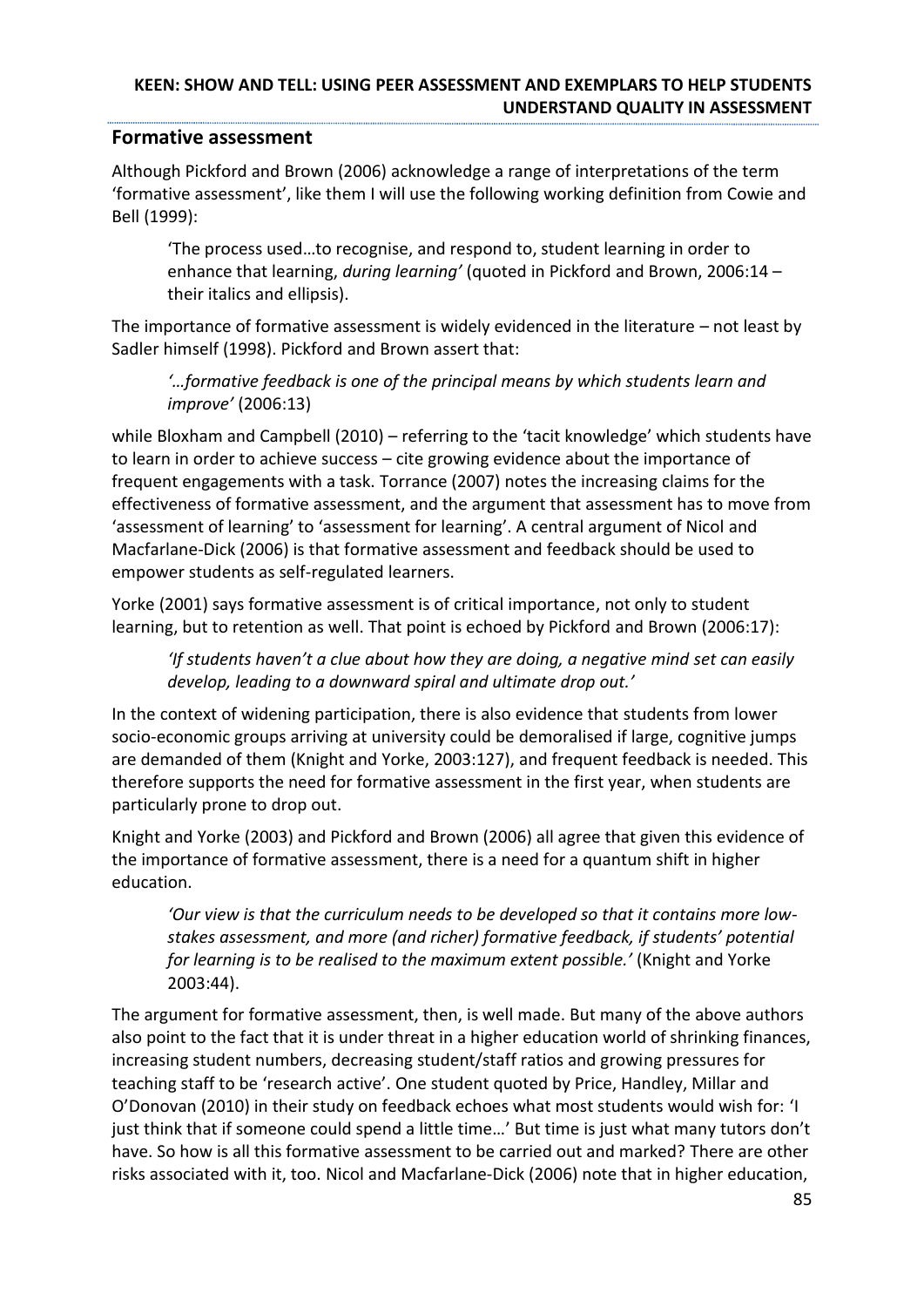formative assessment and feedback are still largely controlled by and seen as the responsibility of teachers. Boud (2007) says the problem with that dominant view of assessment is that it constructs learners as passive subjects; there is a danger of students developing a learned dependency. Peer assessment seems to offer a way of addressing all these concerns – and more.

### **Peer assessment**

Nicol and Macfarlane-Dick (2006) note that there has been a shift in the perception of student learning in higher education, away from a simple acquisition process based on teacher transmission to:

*'…a process whereby students actively construct their own knowledge and skills.'*

Boud (2007) points out that once they leave higher education, graduates have to construct themselves as active subjects:

*'They have to determine what is to be learned, how it is to be learned and how to judge whether they have learned it or not… The passive construction of learners in the dominant assessment focus of higher education does not do this.'* (2007:18)

Assessment, he says, needs to be around the theme of learning to form judgements – and peer assessment can be one example of this. The Leeds Metropolitan University guide, *Designing First Year Assessment and Feedback* (Leeds Metropolitan University, 2009), says students:

*'…ultimately need to be able to work out for themselves what constitutes quality and how to evaluate both themselves and others.'* (2009:11)

Sadler has written extensively about these aspects of peer assessment (among the most recent 2007, 2009a, 2009b).

Gibbs (2010) refers to two case studies in which growing student numbers meant that the marking of weekly problem sheets by the tutor had to be abandoned. In both cases, the average mark in the summative assessment dropped significantly. When peer marking/ assessment was introduced for formative tasks, the final exam marks increased – in one case, from an average of 45% to 75%. Gibbs (1999) also notes that peer marking generates new forms of appropriate learning activity.

*'The act of marking brings with it a heightened focus of attention to detail and a new perspective on one's own work which simply tackling the problems may not achieve.'*  (Gibbs, 1999:46).

The peer marking in itself becomes a learning activity. Nulty (2011) has highlighted the importance to first-year students, in particular, of developing the skills of judging their own performance and that of their peers from the very start of their studies.

The evidence for using peer assessment is therefore strong. The literature does sound one note of caution, however, which I will expand on further when evaluating my own experience. Knight and Yorke (2003), among others, warn that: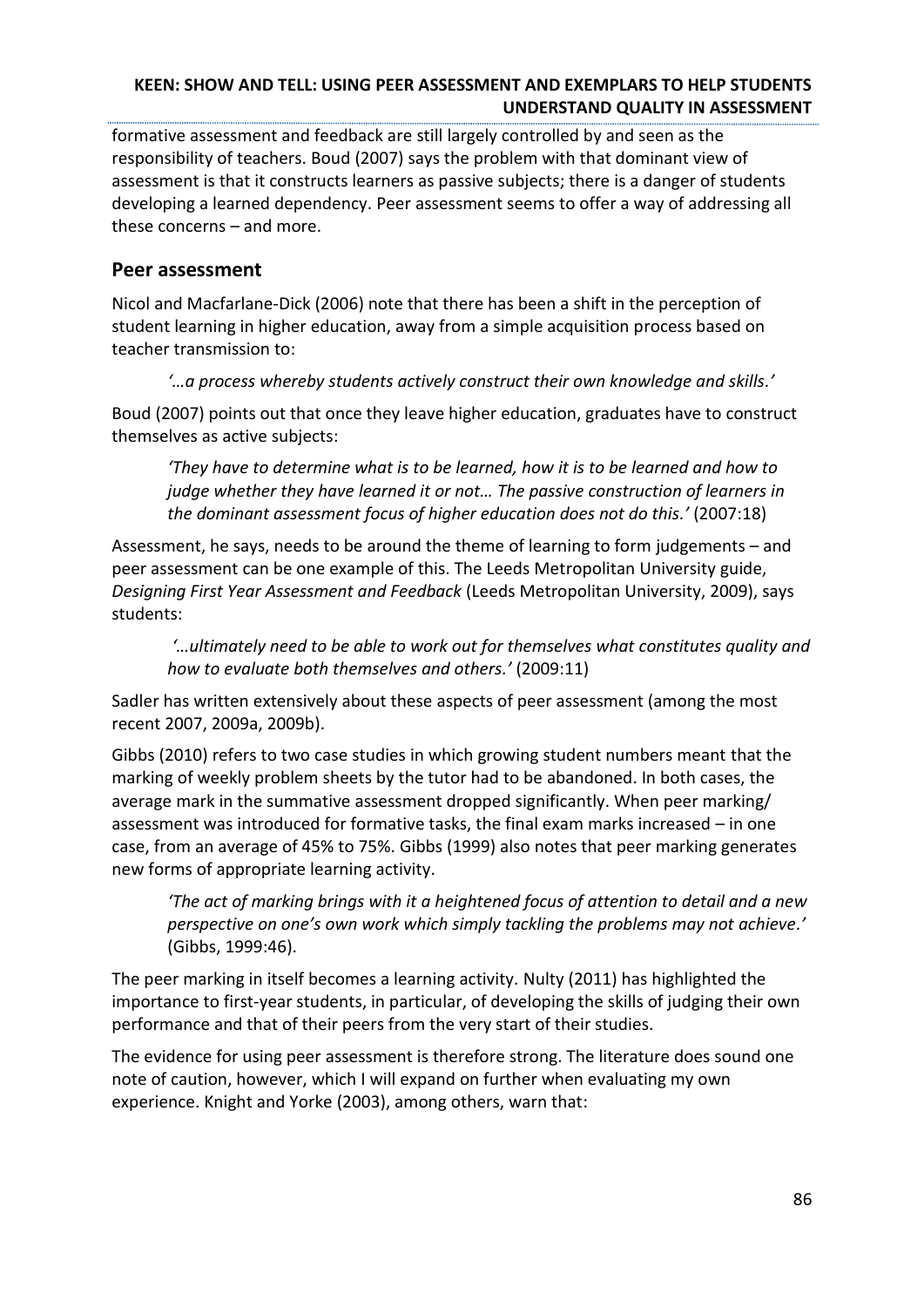*'…students need to be convinced that the task of peer assessing is educationally worthwhile for them (and not merely an example of the teacher abrogating responsibility for assessment), lest they refuse to take part.'* (2003:34).

# **Exemplars**

The seed for this idea was sown during a session with Leeds Metropolitan University National Teacher Fellow Dr Cath Sanderson, and became crystallised on reading the chapter by Royce Sadler. He examines the difficulty of conveying the concept of quality through a mere list of criteria, acknowledging that somehow we know quality when we see it. He talks of the 'potency' of using exemplars in the case study he is describing, and concludes: 'It was *show and tell*' (Sadler, 2002:135). The very title of his chapter (*Ah!…So That's 'Quality'*) implies a lightbulb kind of moment for the student, which may strike a chord with learners and teachers alike.

Sadler (1987) has described exemplars as key examples chosen to show levels of quality or competence. So the exemplars are not standards in themselves, but are indicative of them. Handley and Williams' study (2011) on the use of exemplars showed that students made significant use of the facility, and that they found it 'a very valuable resource' although there was no quantitative effect such as an increase in marks compared to the previous cohort. They note the potential danger of students seeing *exemplars* as *models*, pointing out that **imitation** is not the same as **learning**. They highlight the need for what they term 'intervening dialogue' to ensure students understand this.

Another study – by Hendry, Bromberger and Armstrong (2011) – showed that of a range of methods used in formative assessment, students found the process of marking three exemplars most useful (scoring 4.49 where 5 is strong agreement). Giving students marking sheets alone did not help them much; but when used with the exemplars, they saw how to apply the standards. Both these studies mention the risk of plagiarism from using exemplars, making the point that they should only be used in a situation where the problem or essay question is changed every year. This fitted my situation with my Research and Writing students.

# **A mixed methods approach**

I therefore designed a stepped programme of formative assessment, aimed at allowing the students to build gradually on their knowledge, to close the all-important feedback loop (Boud, 2007 and Sadler, 1998) and begin to take control of their own learning. It was a case of:

*'…building in opportunities for students to use feedback shortly after receiving it, to reflect on learning and to close the gap between current and desired performance'*  (Designing First-Year Assessment and Feedback, Leeds Metropolitan University, 2009:11).

What follows is an outline of the model I used, together with some evaluation of how it worked.

# *Week 3*

*Press release exercise, using informal peer assessment followed by written tutor feedback*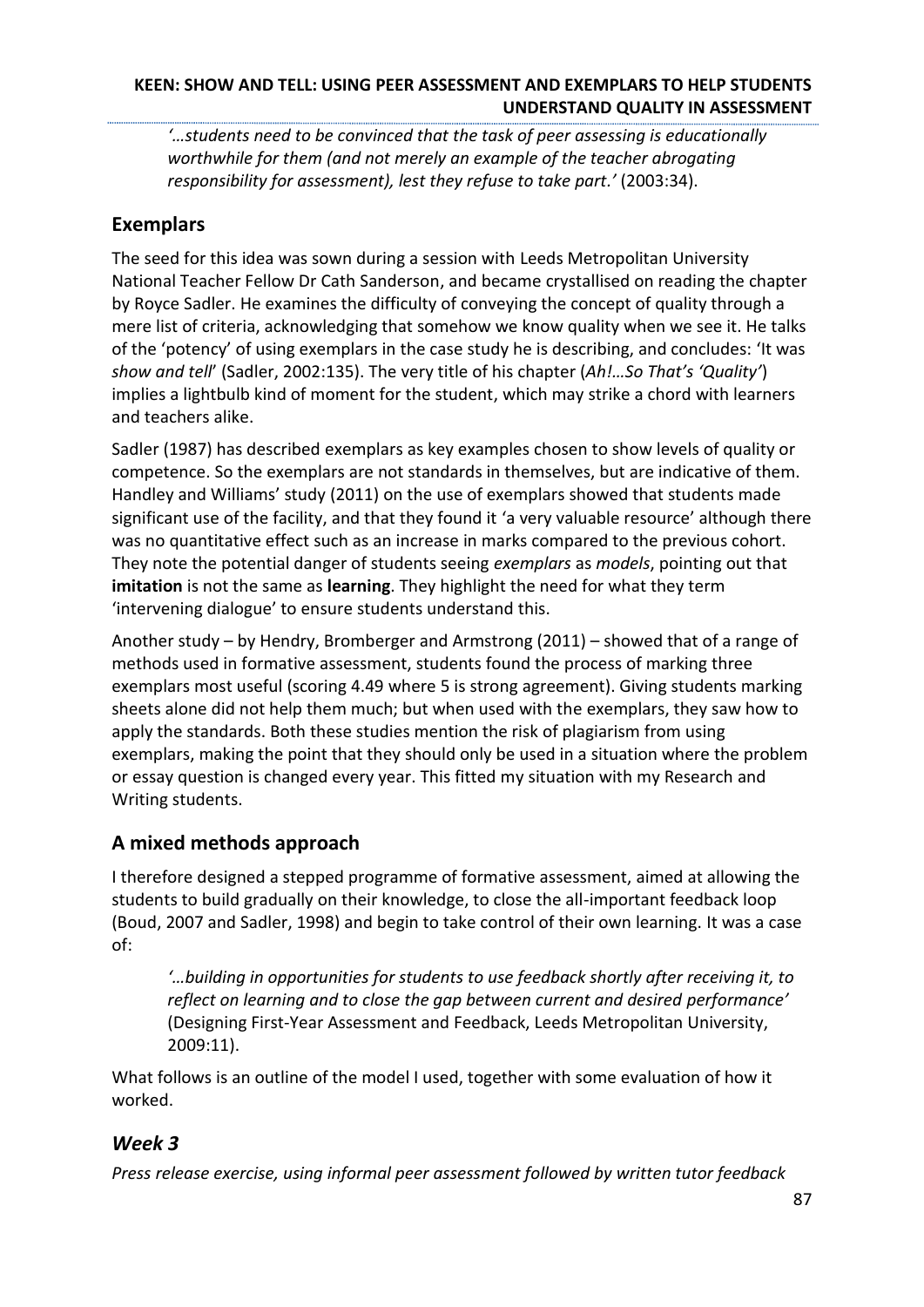The students had a go at writing their first press release based on some common information they were given. They used a list of do's and don'ts and pointers they had received in lectures and the first two weeks of seminars. In small groups, they then read each other's and decided amongst themselves which was the best. The 'best' one from each table was read out to class, and the whole class voted for an overall winner. Because these were first-year students in their first weeks together, I asked them to close their eyes when voting by putting their hands up. This gave them more confidence that it was an anonymous vote in front of their peers whom they did not yet know very well. However, when I gathered in all the scripts, I realised on closer reading that the class as a whole had chosen as the 'winner' a script which actually did not meet the criteria of a good press release that had been outlined to them. I realised I needed to address this quickly, so I posted some generic feedback on the university intranet and also an anonymous version of what I thought was a good example written by a student. I returned the scripts with individual comments in Week 4 in class and went over the generic feedback to reinforce the message. These feedback steps, with the chance to put the feed-forward comments quickly into practice in Week 5, were aimed at meeting Price, Handley, Millar and O'Donovan's assertion (2010) that:

*'…students want to see applicability in the content and timing of the feedback provided; staff want to see the feedback applied in subsequent work.'*

### *Week 5*

*Press release exercise using anonymous, written peer assessment and written tutor feedback*

This was a chance for the students to put into practice some of the feed-forward comments. Again I wanted to make use of the learning that Race and others agree can be achieved when students assess each other's work (Race, 2007), but as he and others have pointed out, this needs to be well facilitated. I wanted to retain the students' anonymity as I felt they were still at an early stage of getting to know each other; Sadler (2009b) highlights:

*'…fear of exposure, loss of face or impending sense of humiliation…'* 

as one of the obstacles that need to be overcome in order for peer assessment to work. So each student was given a letter of the alphabet which they marked on their own script; I was the only one to know which letter referred to which student. After they had written their press releases, I collected them in, mixed them up and redistributed them, ensuring that no-one got their own to mark. I then did this a second time. So each script was marked by two peers, and each student got to see two other scripts to compare to their own. One interesting reaction when we did this exercise came from one student who told me:

#### *It's not my job to mark other students' work, that's your job.*

This reinforced for me what the literature had already highlighted – that there can initially be resistance among students to the idea of peer assessment and that, as Sadler (2009b) has acknowledged, students need to learn these skills in the same way as they do other skills, and they also need reassurance along the way.

As part of the facilitation for this exercise, I also gave the students a list of clear criteria for their own and others' press releases. These criteria – in the form of a marking rubric – were the same ones as would eventually be used to mark their own summative assessment.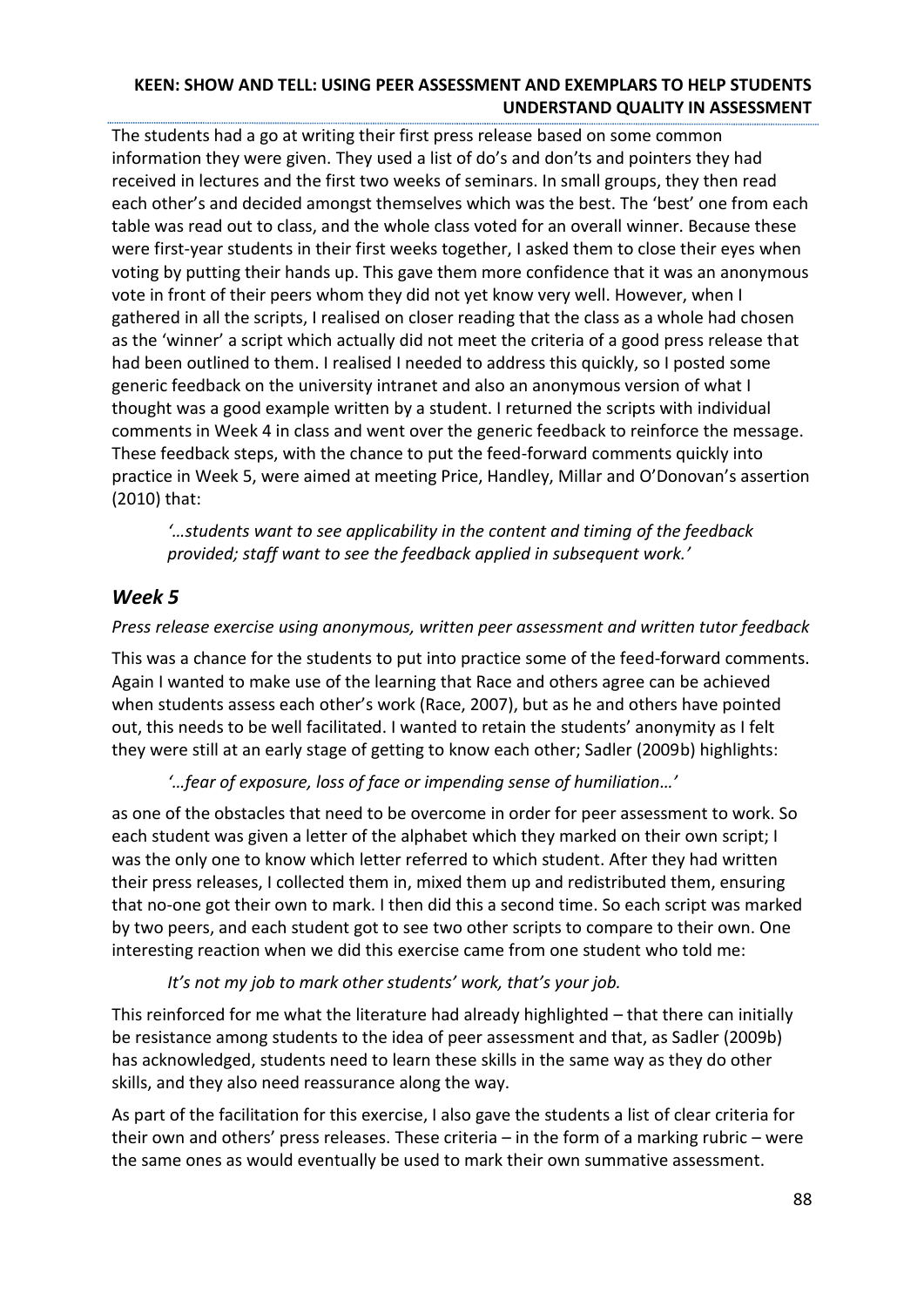Arguments have been put forward – most notably by Sadler (2007, 2009a, 2009b) – about the shortcomings of pre-set criteria, and the need to allow students themselves to develop their own criteria as part of learning what quality is. Sadler points out that this ability would make an important and authentic graduate skill, because appraisal schemes like rubrics and scoring keys are impractical and artificial in the world outside academe (Sadler, 2009a). His point is well made, but my own experience – particularly with students just starting out at university – leads me to believe we have some way to go to persuade students to take this further step; at a recent conference at Leeds Metropolitan University (First Level Assessment and Feedback Project, Leeds Metropolitan University, May 2011), first-year students who had taken part in a peer assessment exercise said they neither wanted to nor would feel confident about going so far as to draft their own criteria for marking each other's work. In addition, there is evidence to show that students like to see the pre-set criteria, as this reassures them that markers are marking fairly against defined criteria and standards (Hendry *et al.,* 2011).

Once the students had marked each other's work, I then collected all the scripts in and added my own feedback before returning the work to the students in Week 6. Some students showed in their comments that they had understood and were applying the criteria better when judging their peers' work, but the majority still failed to show they could identify 'quality' in others' work or produce it in their own. They had not yet acquired that 'tacit knowledge' but 'repeated cycles of formative and/or summative assessment' (Bloxham and Campbell, 2010) could help them get there – provided, the authors say, that this is an active, shared process, not a passive engagement.

# *Week 7*

### *Mock exam press release exercise (previous year's exam paper used) in class, following by written tutor feedback and a mark*

Until this week, I had not given any students a mark as such, only feedback/feed-forward in the form of comments. There is evidence to show that grades can be counter-productive for formative purposes (Pickford and Brown, 2006, Gibbs, 2010), as students only focus on the grade and not on the feedback, which they then fail to use constructively. So for the first two exercises above, I did not grade the students. However, as Pickford and Brown (2006) also point out, many assessors feel that some kind of indication of level of achievement is valuable to students. This was borne out by my experience with the students themselves; in the earlier exercises, they had specifically asked me for grades and at this point – with a mock exam – I felt it appropriate to give them a mark. The importance to first-year students in particular of 'psychological stroking' has been documented by Hartwell and Farbrother (2006); first-year students like to know how they are doing and although good feedback should give them an indication of this, the message may not be as clear as we (or the student) would wish. One student, following her summative assessment in another module, contacted me to say her mark was a disappointment and had come as 'a complete surprise' to her, even though I had given her formative feedback (but no mark) throughout the module.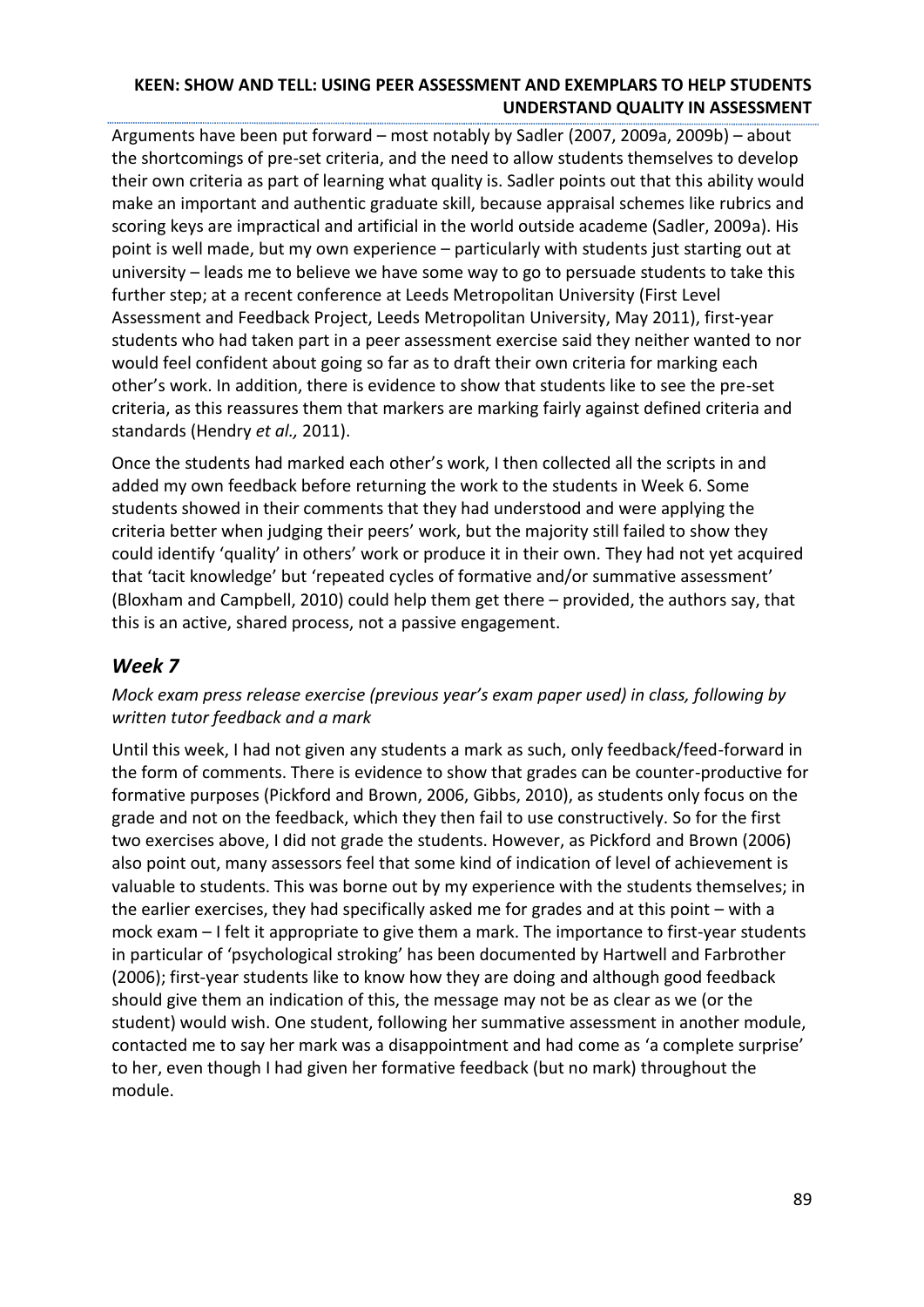# *Week 8*

# *Using exemplars*

Scripts from the mock exam and feedback were returned in class. Then students were shown three answers to the same exam by the previous year's students – a good (68%), a middling (52%) and a fail (35%) – but without the marks on them. Students had to grade the papers and use the same feedback/marking sheet to explain their marks as I had used for their own paper. This time, the majority of students arrived at the 'right' grade; most were now recognising 'quality' – or indeed the lack of it – when they saw it. Torrance (2007) has highlighted the dangers of focusing on formative assessment so that achievement can come to be seen 'as little more than criteria compliance in pursuit of grades' – or what Gibbs and Simpson (2004) have called 'faking good'. But the students had been working to the same criteria when they sat the same paper themselves, and yet they had not been able to 'fake good' at that point; now, they were demonstrating that they understood what 'good' was, and just as importantly, what 'bad' was. The feedback on their own attempt, together with being asked to then judge someone else's, created a turning point in their understanding. It was the 'Ah!…So That's Quality' moment that Sadler refers to.

# *Week 9*

# *More exemplars, this time real-life ones*

To follow up the mock exam exercise and the use of exemplars, this week students were given three real press releases – all sports-related, to make it relevant and authentic to their course. The task this time was to say which they thought was the best one and why. All were press releases written by professionals, and published by the relevant groups – Greenpeace, Oxfam and MBNA – on the press areas of their websites. All the students picked what I also thought was the best one, and were able to justify their decision by citing the very criteria we had used to mark their own attempts, and which would be used to mark their summative assessment. These included attention-grabbing headline; tightly-written news paragraph supported by relevant background information; uses appropriate quotations. The students had now been able to not only identify but correctly apply these criteria. As Sadler (2007) puts it, my learners could be said to have learned something:

*'The person has to understand the essential similarities and differences well enough to know how to tackle, not the same task over and over, but an "essentially similar" one.'* 

The assessment becomes about both 'knowing **that**' but also 'knowing **how**'. So in this instance, 'knowing that' an attention-grabbing headline, for example, is one measure of quality is reinforced by 'knowing how' to recognise and apply that to their own and others' work. Sadler (1987) says students need to be able to see what is in the head of the professional judge; and as Nulty (2011) suggests:

*'What better way to accomplish this learning journey than to involve students in practising the act of judging?'* 

Using a stepped approach, my students had by now had practice at judging their own work, that of their peers and former students, but also that of outside professionals working in the industry.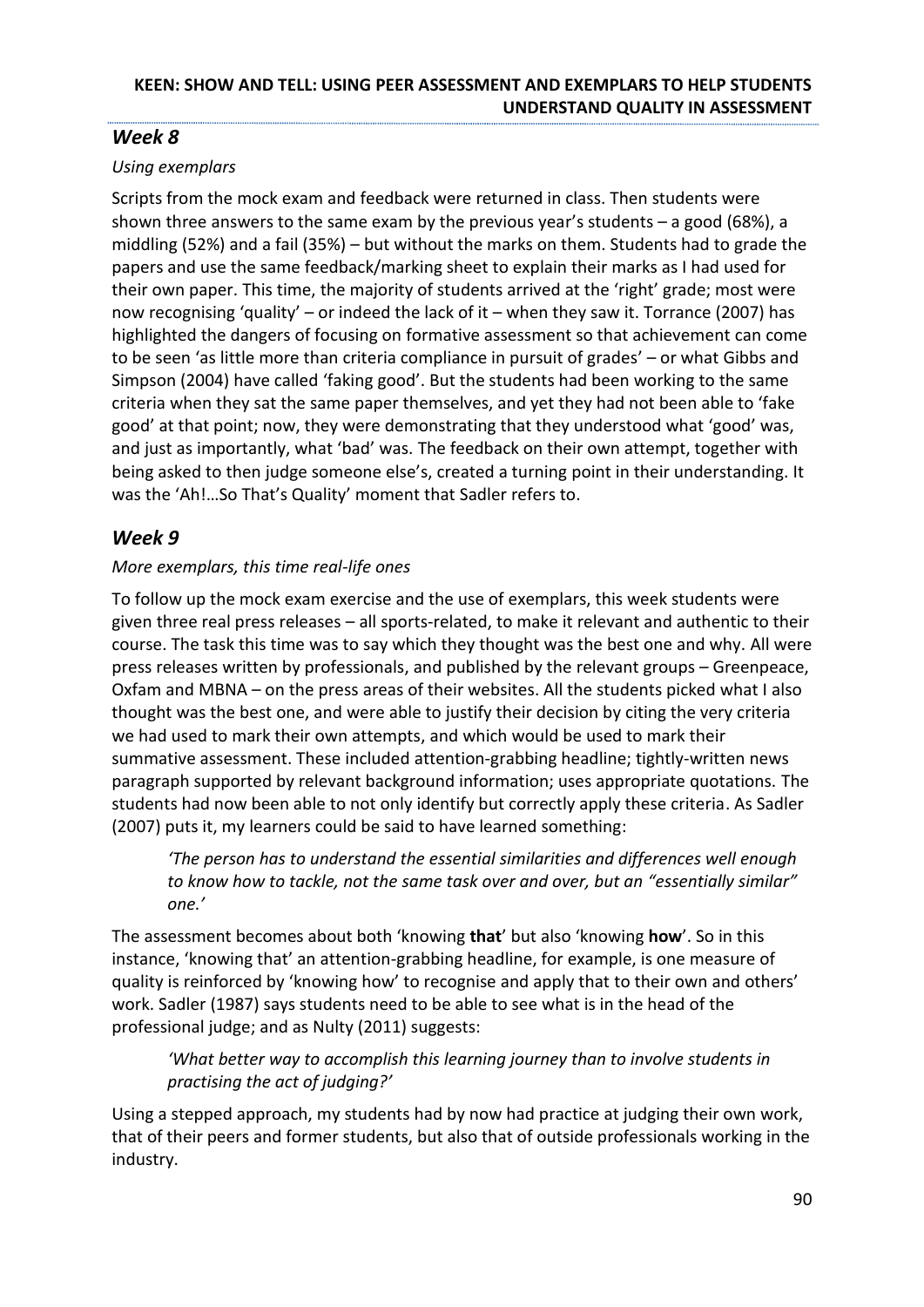### **Findings**

A questionnaire sent to the students after they had taken their exam asked them to rate the peer assessment exercise and the use of previous exam paper exemplars in terms of how useful they were, where 5 is *'strongly agree'* and 1 is *'strongly disagree'*. Eleven students out of 41 replied, with the results and individual comments as follows:

#### *Figure 1. Peer marking exercise.*

*5 – I found this task really helpful. The advantage of this was that the people writing their press releases were at the same stage as me in learning about how to do them. So it was interesting to see how people went about doing them without a clear structure which we then learnt about how to write them*

*4 – Useful as it showed how an examiner would view and mark the answer which was a big help*

*4 – Found both exercises very useful and they definitely helped me in preparation for the exam*

*3 – I liked the idea of marking the papers and it did give me some guidance but writing my exam I didn't really feel like I knew how I had done as I found it hard to mark someone's work*

*Figure 2. Past exam exemplar marking exercise.*

*5 – I found this exercise really helpful. It made me aware of even though you may have all the information you think you need in a press release the way in which you write it and the structure is just as important*

*5 – I found the practice exams very useful as it helped me and in the exam I knew what to do and what was expected*

*5 – Found this exercise the most useful as I then knew what to expect from the exam and how best to structure it*

Because of the way this module was structured (with other students from another faculty also being taught elsewhere), separate module evaluation satisfaction rates were not available for my own cohort. However, anonymised individual comments from my students on the module evaluations were made available, indicating that – contrary to the News and News Sources module mentioned earlier – at least some students had felt well prepared for the assessment and enjoyed the learning experience:

*This has been my favourite this semester, well prepared for the exam Good seminars, helping with exam preparation Good feedback, practice exams in seminars very helpful Very good feedback on work*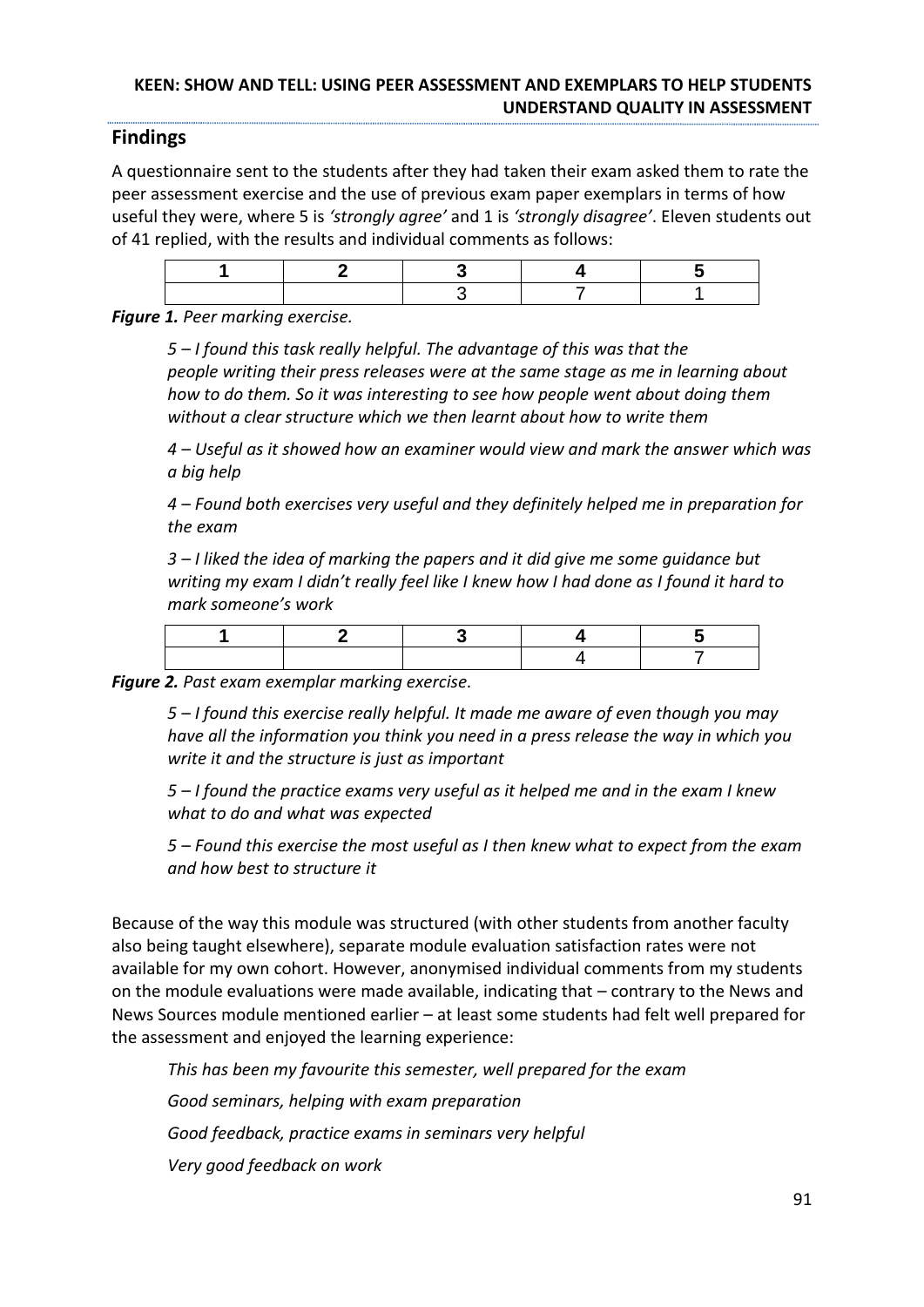*Interesting module, a lot of practical work e.g. exam questions*

While Handley and Williams' study (2011) did not find any improvement in marks from the group which used exemplars, when compared to the previous year, the final exam results for my cohort did show some improvement on the previous year's. The average mark was 56% compared to an average of 50.8% the previous year, and there were fewer fails – 2 out of 41 failed (or 0.05%) compared to 9 out of 59 the previous year (or 0.15%).

### **Discussion**

*I still don't know what you're after from me*

So speaks Jane, one of the students in Bloxham and Campbell's study (2010) on student perceptions of assessment and feedback. That could have been any one of many of the students I taught on this module – up until Week 8, when their 'learning journey' (Nulty, 2011) took, if not a dramatic turn, then at least a perceptible one. Their (and my) journey reinforces the views already put forward in this article of the importance of formative assessment – that chance to have plenty of go's at a task (Bloxham and Campbell, 2010, Pickford and Brown, 2006); the importance of feedback at a time and in a form where students can make use of it (Sadler 1998, Boud, 2007, Leeds Metropolitan University, 2009); and the need to reframe assessment around the theme of informing judgement (Boud, 2007, Sadler *passim*). My own experience echoes that of Nulty (2011) who concludes that first-years *are* capable of making judgements about their own performance and that of their peers, and that they need help to develop this skill from the very start of their studies.

For me, however, it is the value of the exemplar exercise which stands out here, as demonstrated by the comments of the students themselves, and the fact that they were able to go on and identify quality in a separate exercise. The inclusion of a poor exemplar was also important. As one student commented in Bloxham and Campbell's study (2010):

*'Find it useful, of how people have approached it and how that's worked, so like not just shining examples but where people have gone wrong perhaps and how to avoid that.'*

# **Conclusion**

My students' shift, then, from 'I don't know what you're after' to 'Ah!…So That's Quality' lends weight to Sadler's own conclusion:

*'If I were to formulate a theorem in teaching and learning similar to those in mathematics, this would be it: Exemplars convey messages that nothing else can.'*  (Sadler 2002:136)

It also allows the students to take control of their own learning, and if I were to explore one aspect further, it would be Bloxham and Campbell's idea (2010) that we should try to 'capitalise on existing peer discussion of assessment', given that students are always discussing assignments with one another in an informal way.

I have continued to use both peer assessment and exemplars for all levels of students – most recently, with final-year journalism students tasked with doing some investigative reporting. Showing them the successes and failures of the previous year's students gave them 'concrete illustrations of the style of language and structure expected and not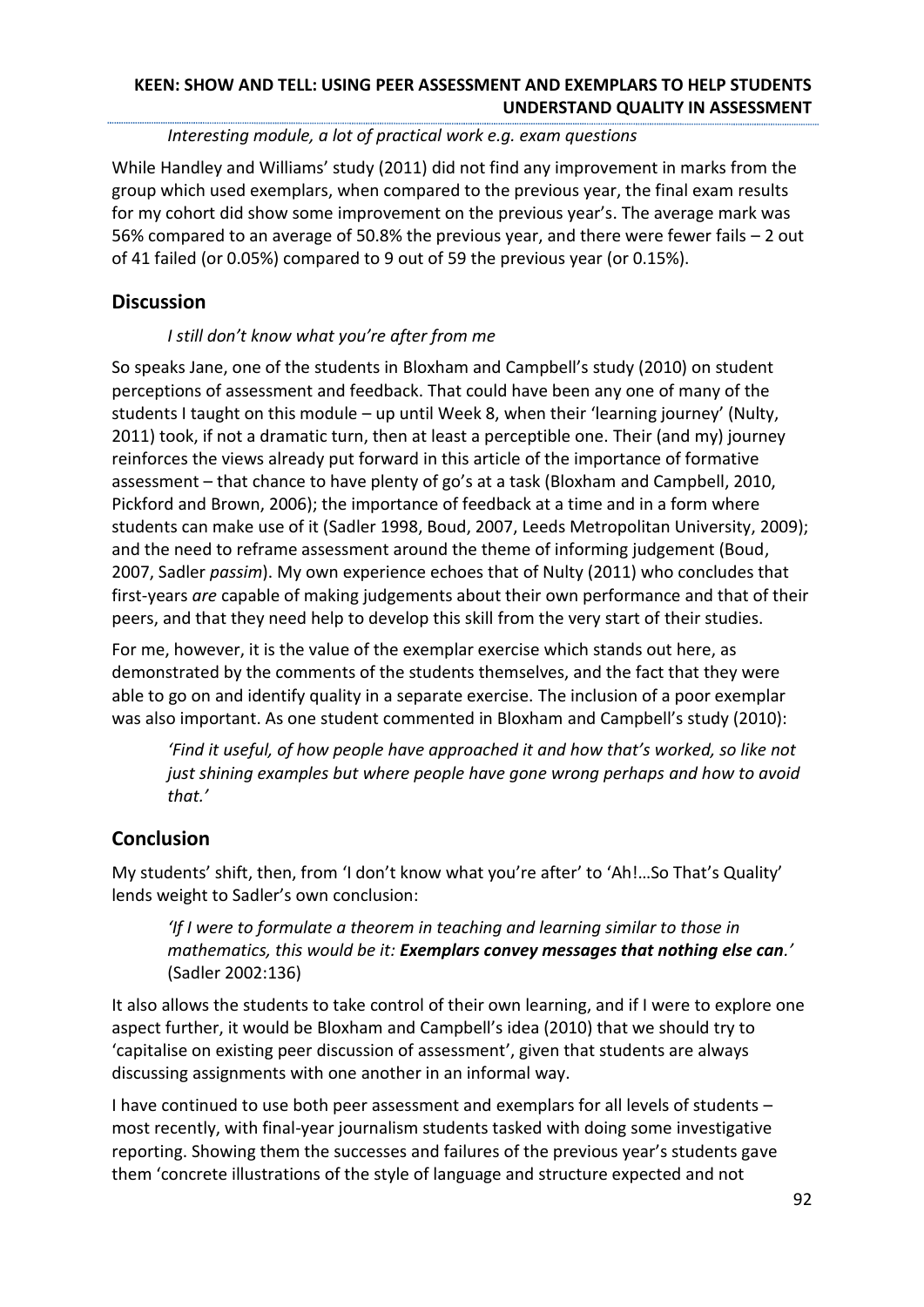expected in a good assignment' (Hendry, Bromberger and Armstrong, 2011). In a perfect world, that earlier student would get the individual time he or she so desired in order to understand what was wanted; but as Bloxham and Campbell (2010) and many others before them have noted, teacher-student dialogue is costly and resource-heavy. The mixed approach to formative assessment described in this paper – involving peer as well as tutor marking *and* the use of exemplars – could provide a way forward. Making an example of students' work – in the best possible sense – can help them to find their own answer to that difficult question: '*What is quality?'*

### *References*

Bloxham, S., Campbell, L. (2010) Generating dialogue in assessment feedback: exploring the use of interactive cover sheets. *Assessment & Evaluation in Higher Education* 35(3): 291–300.

Boud, D. (2007) Reframing assessment as if learning were important. In Boud, D and Falchikov, N (eds) *Rethinking Assessment in Higher Education.* Abingdon: Routledge.

Cowie, B., Bell, B. (1999) A model of formative assessment in science education. *Assessment in Education* 6(1). Quoted in: Pickford, R.,Brown, S (2006) *Assessing Skills and Practice.* Abingdon: Routledge.

Gibbs, G. (1999) Using assessment strategically to change the way students learn. In Brown, S., Glasner, A. (eds) (1999) *Assessment Matters in Higher Education.* Buckingham: Open University Press.

Gibbs, G., Simpson, C. (2004) Conditions under which assessment supports students' learning. *Learning and Teaching in Higher Education* 1: 3–31.

Gibbs, G. (2010) *Using Assessment to Support Student Learning.* Leeds: Leeds Metropolitan University Press.

Handley, K., Williams, L. (2011) From copying to learning: using exemplars to engage students with assessment criteria and feedback *Assessment & Evaluation in Higher Education* 36(1): 95–108.

Hartwell, H., Farbrother, C. (2006) Enhancing the first-year experience through personal tutoring. In: Thomas, L., Hixenbaugh. P. (eds), *Personal Tutoring in Higher Education.* Stoke on Trent: Trentham Books .

Hendry, G, Bromberger, N., Armstrong, S. (2011) Constructive guidance and feedback for learning: the usefulness of exemplars, marking sheets and different types of feedback in a first year law subject. *Assessment and Evaluation in Higher Education*, 36(1): 1–11.

Knight, P., Yorke, M. (2003) *Assessment, Learning and Employability* Maidenhead: Open University Press.

Leeds Metropolitan University (2009) *Designing First-Year Assessment and Feedback: A Guide for University Staff*.

Leeds Metropolitan University (2011) *First Level Assessment and Feedback Project*, Leeds Metropolitan University, May 2011.

Nicol, D., Macfarlane-Dick, D. (2006) Formative assessment and self-regulated learning: a model and seven principles of good feedback practice. *Studies in Higher Education* 31(2): 199–218.

Nulty, D. (2011) Peer and self-assessment in the first year of university. *Assessment & Evaluation in Higher Education* 36(5): 493–507.

Pickford, R., Brown, S. (2006) *Assessing Skills and Practice* Abingdon: Routledge.

Price, M., Handley, K., Millar, J., O'Donovan, B. (2010) Feedback: all that effort, but what is the effect? *Assessment & Evaluation in Higher Education* 35(3): 277–289.

Race: (2007) *The Lecturer's Toolkit: A Practical Guide to Assessment, Learning and Teaching.* Abingdon: RoutledgeFalmer.

Sadler, R. (1987) Specifying and promulgating achievement standards*. Oxford Review of Education* 13: 191– 209.